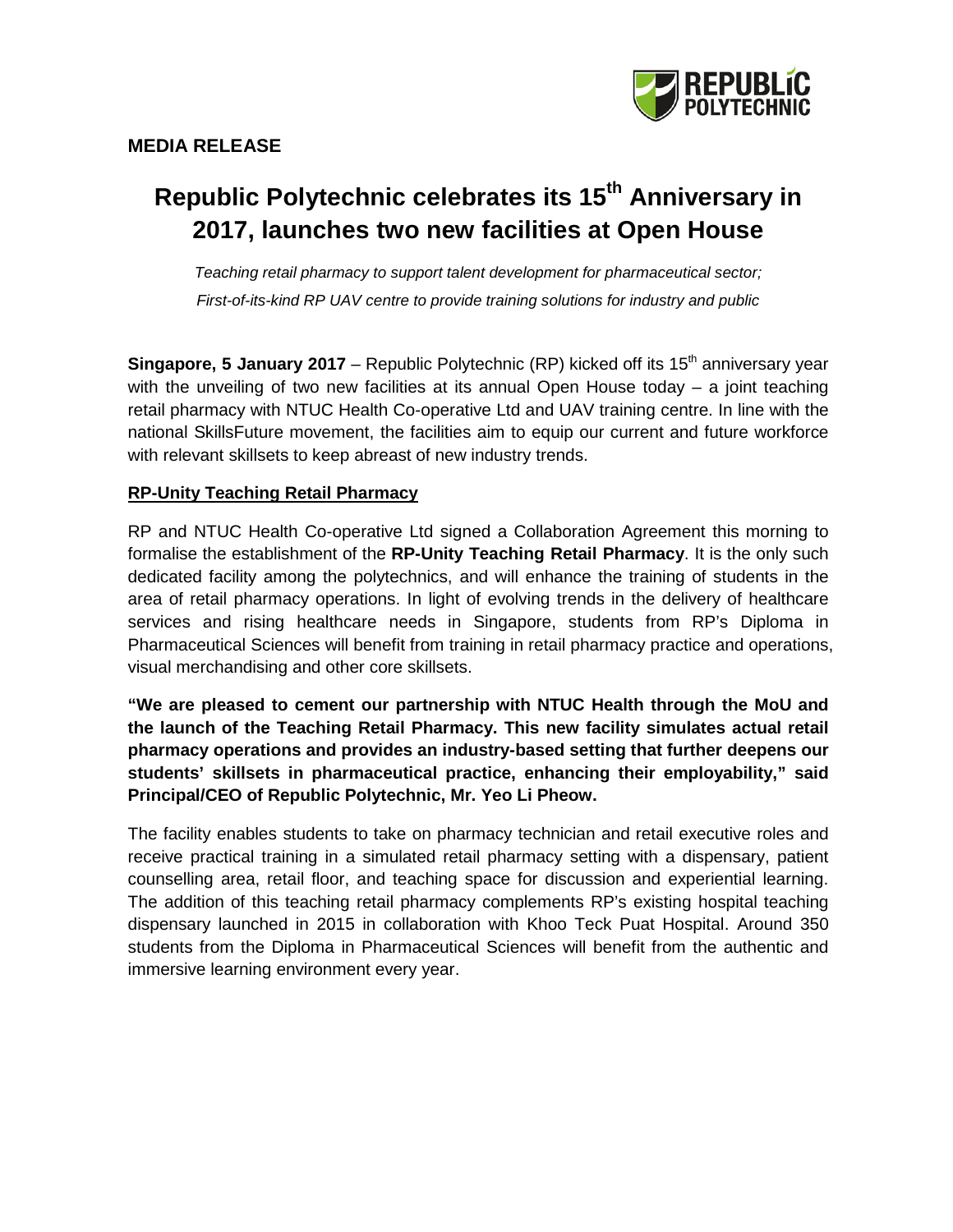

**Mr Chua Song Khim, CEO of NTUC Health, said, "The RP-Unity teaching retail pharmacy will enhance the way training is conducted for retail pharmacy executives. It provides a practical and conducive environment for students to engage in hands-on learning, honing their skills above and beyond the classroom. This facility will also stimulate interest in skills mastery in the area of retail pharmacy operations, and therefore contribute to building a pipeline of talent for retail pharmacies in Singapore."**

RP and NTUC Health also signed a separate Memorandum of Understanding today, to collaborate in areas such as student internships, staff exchanges or attachments, community services, scholarships, continuing education and training, and potential employment opportunities for RP students and graduates.

**Guest-of-Honour, Mr Chan Chun Sing, Minister, Prime Minister's Office,** officiated the launch of the facility and participated in a 'live' telepharmacy video call with a pharmacist from Unity Pharmacy. He also launched the RP15 'Giving Thanks Campaign', an initiative that seeks to curate the collective gratitude of students, staff, alumni and friends of RP through memorable photos captured on Instagram and a 'RP15 Tree', as the institution kicks off a year-long celebration marking its15<sup>th</sup> Anniversary in 2017.

#### **RP UAV Training Centre**

Against the backdrop of increasing popularity and use of Unmanned Aerial Vehicles (UAVs) among various industries and the public, the RP UAV Training Centre, the first dedicated drone facility among Singapore's institutes of higher learning, was also officially launched this morning to provide training solutions to drone users on UAV operations, regulations and safety.

"**The RP UAV Centre has an important role to play in skills development of our students and industry participants, helping companies seize new opportunities that drone technology brings. As we mark Republic Polytechnic's 15th year in delivering quality education and celebrate this important milestone, we will continue to expand our industry engagements to train future-ready professionals for the workforce," added Mr Yeo.**

Since 2015, RP has trained 120 participants from the industry and government agencies. Observing a growing need to educate and train UAV users, RP first developed a two-day basic course in 2015. Today, the RP UAV Training Centre has expanded to offer a range of UAV courses at basic and advanced levels, addressing public and industry needs and applications across diverse sectors that include agriculture, construction, supply chain, and search and rescue operations.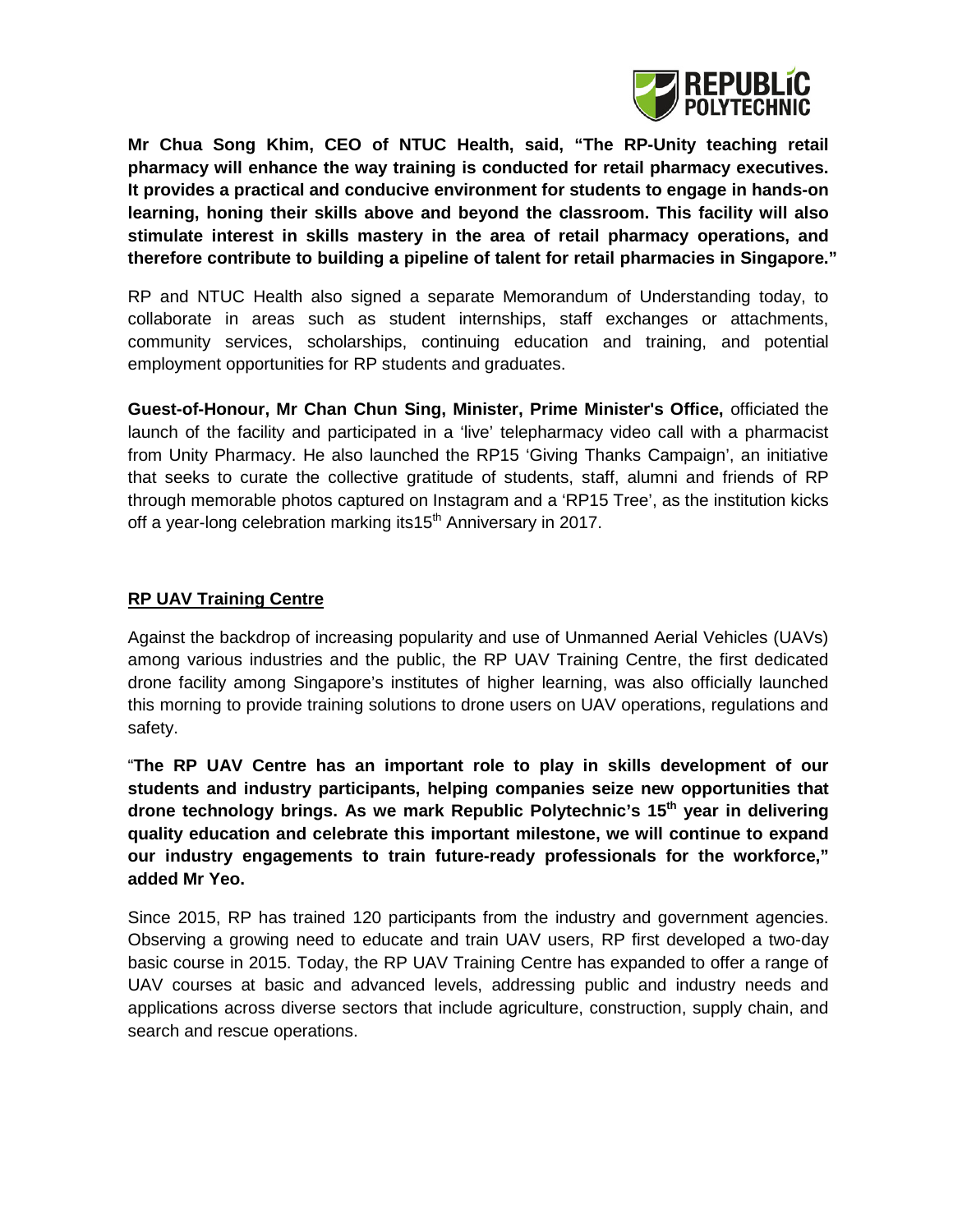

The Centre also undertakes UAV-related consultancy and training projects with various industries and conducts UAV appreciation workshops for companies and secondary schools. Around 200 aerospace and interactive and digital media students from RP will benefit from the Centre each year as part of their curriculum.

- Ends -

## **Republic Polytechnic Open House 2017**

Prospective students and parents can look forward to find out more about the various events and existing courses at RP Open House that is happening from 5-7 January 2017.

For more about RP Open House 2017, please visit: http://www.rp.edu.sq/discover/open[house.html](http://www.rp.edu.sg/discover/open-house.html)

#### **About Republic Polytechnic**

The first educational institution in Singapore to leverage the Problem-based Learning approach for all its diploma programmes, Republic Polytechnic (RP) has seven schools and one academic centre offering forty-one diplomas in Applied Science, Engineering, Enterprise and Communication, Hospitality, Infocomm, Sports, Health & Leisure, and Technology for the Arts.

Republic Polytechnic is committed to nurturing innovation and entrepreneurial learning in an environment that develops problem-solving skills and lifelong learning opportunities. Its holistic and broad-based curriculum prepares students for an active and meaningful role in society as problem solvers, respected professionals and passionate citizens.

Republic Polytechnic strives for excellence by achieving various international and national accreditations, including ISO 9001, ISO 14001, OHSAS 18001, ISO 22301, Singapore Quality Class, People Developer, Innovation Class, and Service Class. For more information, visit [http://www.rp.edu.sg](http://www.rp.edu.sg/)